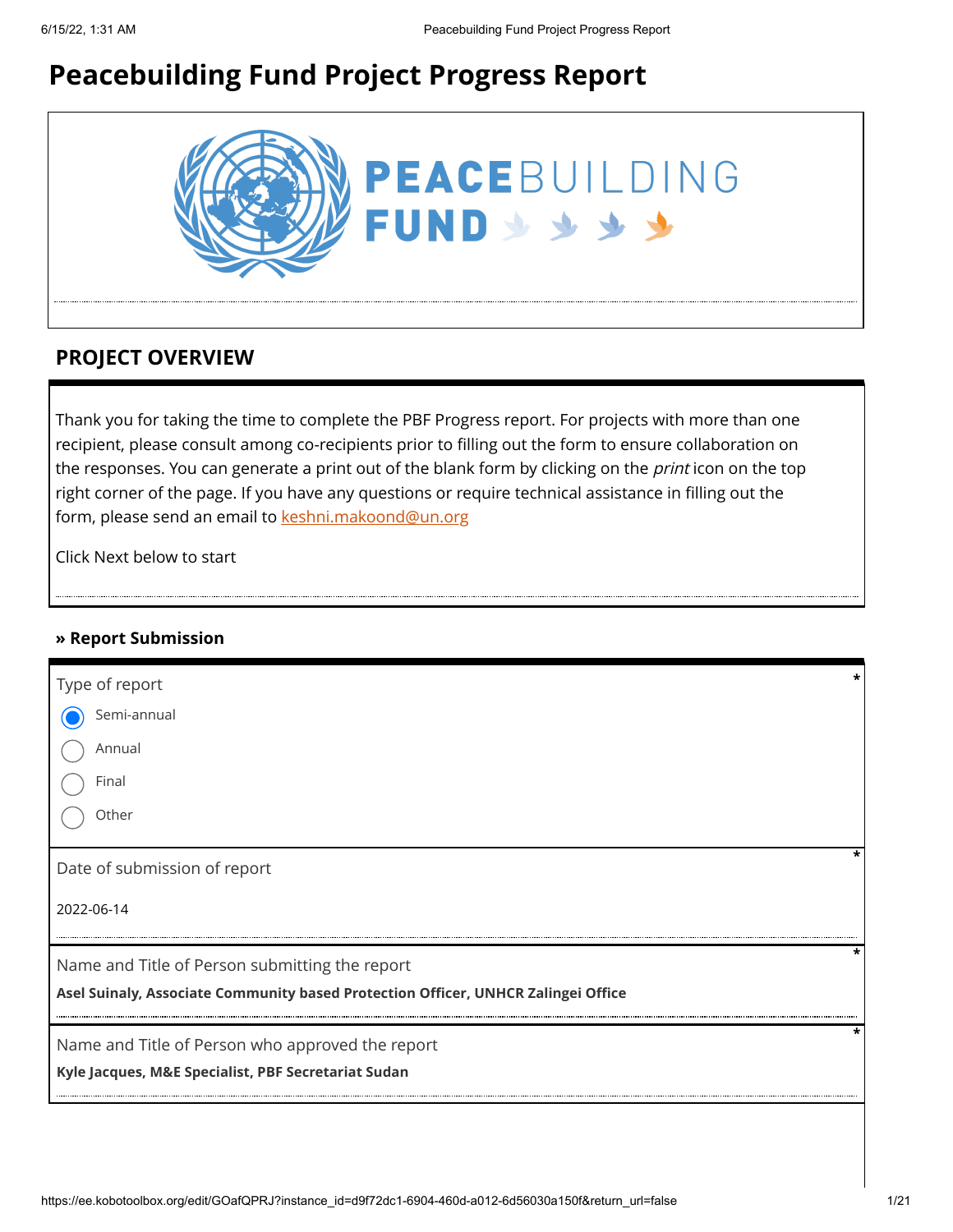| $\star$<br>Have all fund recipients for this project contributed to the report?                                                                                                  |
|----------------------------------------------------------------------------------------------------------------------------------------------------------------------------------|
| yes                                                                                                                                                                              |
| no                                                                                                                                                                               |
| $\ast$<br>Did PBF Secretariat review the report?                                                                                                                                 |
| If there is no PBF secretariat in country, please select "Not applicable". If there is a PBF secretariat, you should normally ensure that they<br>have an opportunity to review. |
| yes                                                                                                                                                                              |
| no                                                                                                                                                                               |
| Not Applicable                                                                                                                                                                   |

## **» Project Information and Geographical Scope**

| Is this a cross-border project?                                           |                           |                                 | $\star$ |
|---------------------------------------------------------------------------|---------------------------|---------------------------------|---------|
| no<br>yes                                                                 |                           |                                 |         |
| Please select the geographical region in which the project is implemented |                           |                                 |         |
| Asia and the Pacific                                                      | Central & Southern Africa | East Africa                     |         |
| Europe and Central Asia                                                   | Global                    | Latin America and the Carribean |         |
| Middle East and North Africa                                              | <b>West Africa</b>        |                                 |         |
| Country of project implementation                                         |                           |                                 | $\star$ |
| Ethiopia                                                                  | Kenya                     | Madagascar                      |         |
| Somalia                                                                   | South Sudan               | Sudan                           |         |
| Other, Specify                                                            |                           |                                 |         |
|                                                                           |                           |                                 |         |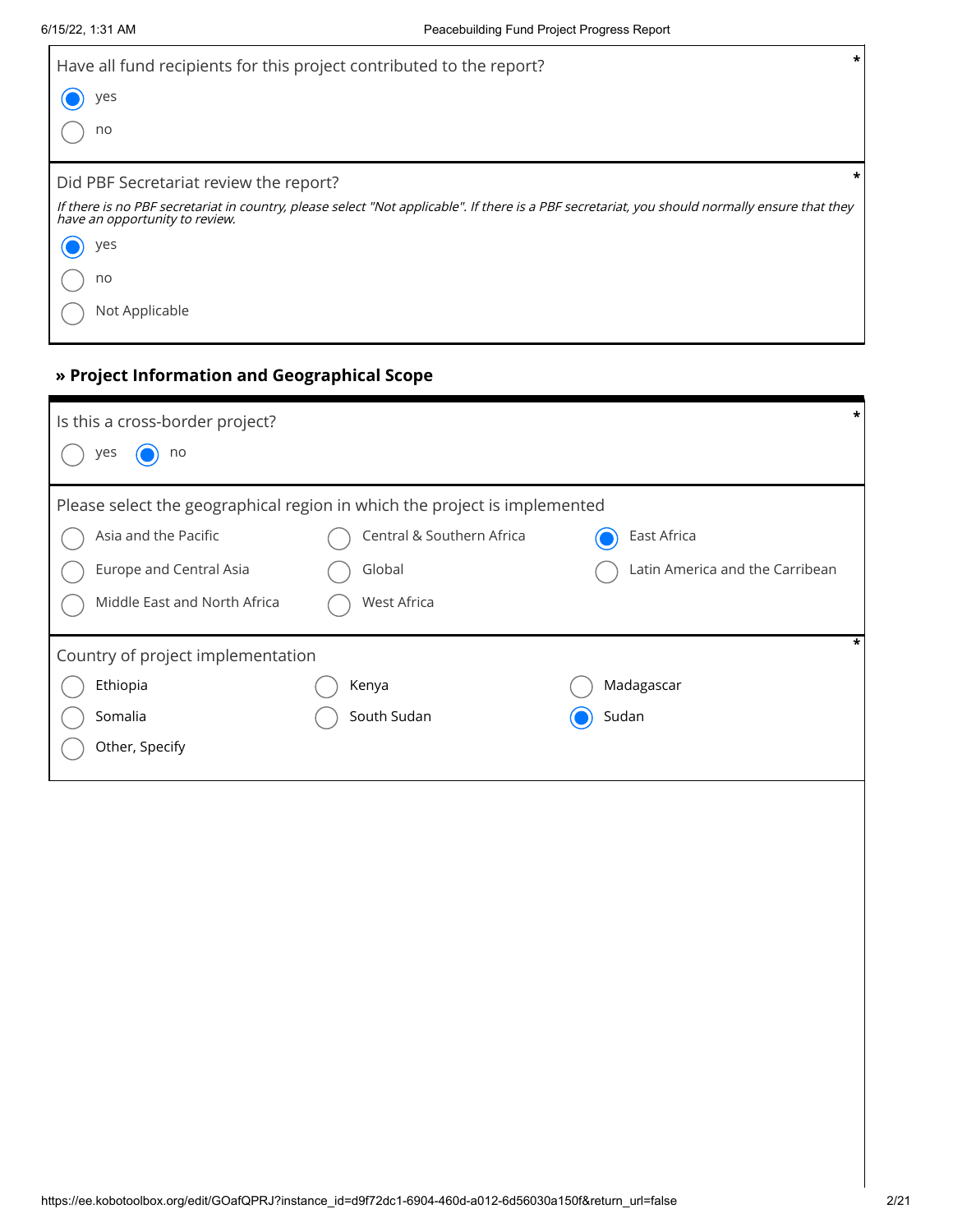|            | Project Title                                                                                                                                                                                  | $\pmb{\ast}$ |
|------------|------------------------------------------------------------------------------------------------------------------------------------------------------------------------------------------------|--------------|
|            | 00119468: Building Sustainable Peace and Social Cohesion in Tawilla Locality, North Darfur                                                                                                     |              |
|            | 00130002: Building the MHPSS-Gender-Peacebuilding nexus: fostering wellbeing, non-violent, gender equitable<br>masculinity and social restoration with young people in West Darfur, Sudan.     |              |
|            | 00130052: Darfuri Youth Empowerment in Civic Spaces to Advance Peacebuilding                                                                                                                   |              |
|            | 00119467: Durable Solutions for forced displacement in West Darfur                                                                                                                             |              |
|            | 00119469: East Darfur: Assalaya-Sheiria-Yassin Triangle of Peace and Coexistence                                                                                                               |              |
|            | 00121172: PBF secretariat and peacebuilding project Sudan                                                                                                                                      |              |
|            | 00130005: Refugee and IDP Profiling Towards Sustainable Peace and Durable Solutions in Darfur                                                                                                  |              |
|            | 00125917: Strengthening the Political and Peacebuilding Role of Women in Sudan's Transition                                                                                                    |              |
|            | 00130705: Sudan Youth Citizen Observer Network: Strengthening Youth's Role as Peacebuilders and Promoters of<br>Civic Space in Sudan's Transition                                              |              |
|            | 00125403: Support to the Sudanese Peace Process                                                                                                                                                |              |
|            | 00128019: Supporting Sustainable Peace in Blue Nile State through Gender-Responsive Natural Resource<br>Governance, Inclusive Conflict Resolution Mechanisms and Climate-Resilient Livelihoods |              |
|            | 00119470: Transition to Sustainable Peace in Central Darfur                                                                                                                                    |              |
|            | 00119471: Transition to Sustainable Peace in South Darfur                                                                                                                                      |              |
|            | Other, Specify                                                                                                                                                                                 |              |
|            | Project Start Date                                                                                                                                                                             |              |
| 2022-01-10 |                                                                                                                                                                                                |              |
|            | Project end Date                                                                                                                                                                               |              |
| 2023-06-30 |                                                                                                                                                                                                |              |
|            | Has this project received an extension?                                                                                                                                                        |              |
|            | YES, Cost Extension                                                                                                                                                                            |              |
|            | YES, No Cost Extension                                                                                                                                                                         |              |
|            | YES, Both Cost and No Cost extensions                                                                                                                                                          |              |
|            | NO, No Extensions                                                                                                                                                                              |              |
|            | Will this project be requesting an extension?                                                                                                                                                  |              |
|            | YES, Cost Extension                                                                                                                                                                            |              |
|            | YES, No Cost Extension                                                                                                                                                                         |              |
|            | YES, Both Cost and No Cost extensions                                                                                                                                                          |              |
|            | NO, No Extensions                                                                                                                                                                              |              |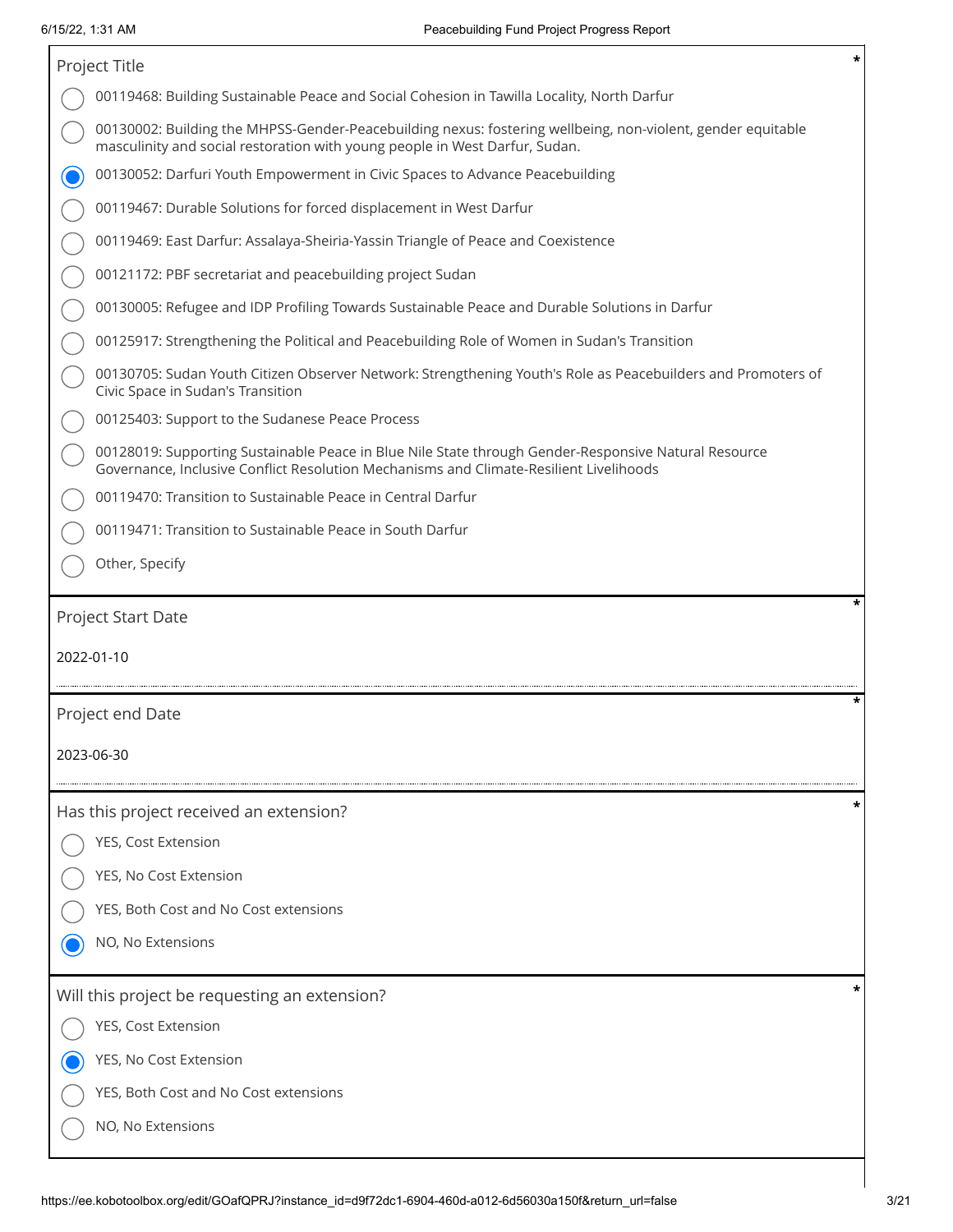| Is funding disbursed either into a national or regional trust fund | $\star$ |
|--------------------------------------------------------------------|---------|
| ) yes                                                              |         |
| no                                                                 |         |
|                                                                    |         |
|                                                                    | $\star$ |
| If yes, please select which                                        |         |
| National Trust Fund                                                |         |
| Regional Trust Fund                                                |         |

# **Recipients**

| $\pmb{\ast}$<br>Is the lead recipient a UN agency or a non UN entity?                                |
|------------------------------------------------------------------------------------------------------|
| UN entity                                                                                            |
| Non-UN Entity                                                                                        |
|                                                                                                      |
| Please select the lead recipient                                                                     |
| UNDP: United Nations Development Programme<br>IOM: International Organization for Migration          |
| UNICEF: United Nations Children's Fund                                                               |
| OHCHR: Office of the United Nations High Commissioner for Human Rights                               |
| UNWOMEN: United Nations Entity for Gender Equality and the Empowerment of Women                      |
| UNHCR: United Nations High Commissioner for Refugees<br><b>UNFPA: United Nations Population Fund</b> |
| WFP: World Food Programme<br>FAO: Food and Agriculture Organization                                  |
| <b>UNHABITAT: United Nations Human Settlements Programme</b>                                         |
| UNESCO: United Nations Educational, Scientific and Cultural Organization                             |
| <b>UNEP: United Nations Environment Programme</b><br>ILO: International Labour Organization          |
| PAHO/WHO<br>WHO: World Health Organization                                                           |
| UNODC: United Nations Office on Drugs and Crime<br>UNCDF: United Nations Capital Development Fund    |
| UNOPS: United Nations Office for Project Services                                                    |
| UNIDO: United Nations Industrial Development Organization<br>ITC: International Trade Centre         |
| <b>UNDPO</b><br>Other, Specify                                                                       |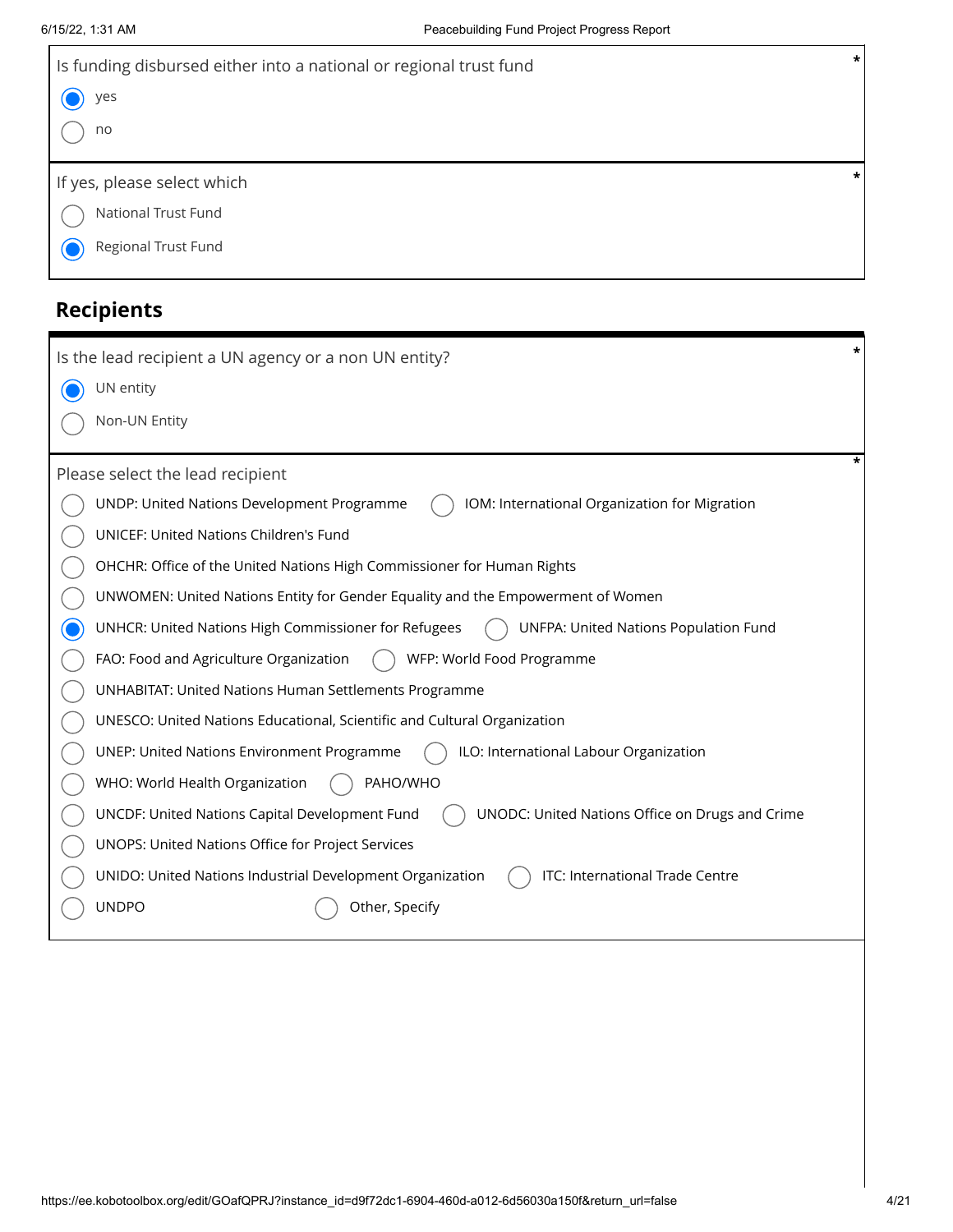| Are there other recipients for this project?                                                             |
|----------------------------------------------------------------------------------------------------------|
| No other recipients                                                                                      |
| Yes, other UN recipients only                                                                            |
| Yes, other non-UN recipients only                                                                        |
| Yes, both UN and non-UN recipients                                                                       |
| Please select other UN recipients recipients                                                             |
| UNDP: United Nations Development Programme<br>IOM: International Organization for Migration              |
| <b>UNICEF: United Nations Children's Fund</b>                                                            |
| OHCHR: Office of the United Nations High Commissioner for Human Rights                                   |
| UNWOMEN: United Nations Entity for Gender Equality and the Empowerment of Women                          |
| UNHCR: United Nations High Commissioner for Refugees<br><b>UNFPA: United Nations Population Fund</b>     |
| WFP: World Food Programme<br>FAO: Food and Agriculture Organization                                      |
| <b>UNHABITAT: United Nations Human Settlements Programme</b>                                             |
| UNESCO: United Nations Educational, Scientific and Cultural Organization                                 |
| ILO: International Labour Organization<br><b>UNEP: United Nations Environment Programme</b>              |
| WHO: World Health Organization<br>PAHO/WHO                                                               |
| <b>UNCDF: United Nations Capital Development Fund</b><br>UNODC: United Nations Office on Drugs and Crime |
| UNOPS: United Nations Office for Project Services                                                        |
| ITC: International Trade Centre<br>UNIDO: United Nations Industrial Development Organization             |
| UN Department of Peace Operations<br>Other, Specify                                                      |

# **Financial Reporting**

#### **» Delivery by Recipient**

**Please enter the total amounts in US dollars allocated to each recipient organization**

**Please enter the original budget amount, amount transferred to date and estimated expenditure by recipient.**

Please make sure you enter the correct amount. All values should be entered in **US Dollars**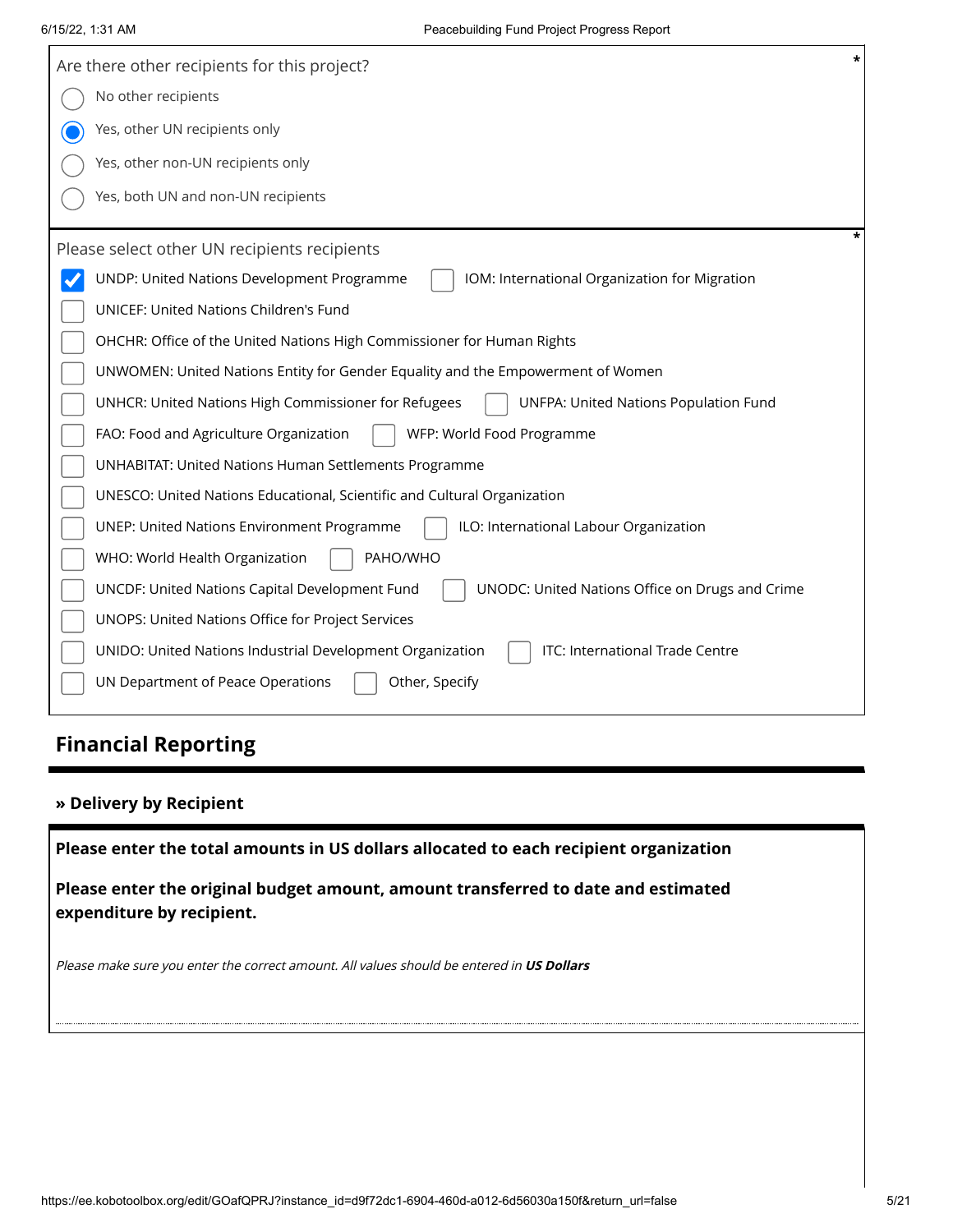6/15/22, 1:31 AM Peacebuilding Fund Project Progress Report

|                   |                                                                                               |                                                 | I caccounding I drive Folcoc Frogress Report                  |                               |
|-------------------|-----------------------------------------------------------------------------------------------|-------------------------------------------------|---------------------------------------------------------------|-------------------------------|
| <b>Recipients</b> | <b>Total Project</b>                                                                          | <b>Transfers to</b>                             | <b>Expenditure</b>                                            | Implementati                  |
|                   | <b>Budget</b>                                                                                 | date                                            | to date                                                       | on rate as a                  |
|                   | (in US \$)                                                                                    | (in US \$)                                      | (in US \$)                                                    | percentage of<br>total budget |
|                   | Please enter the total<br>budget as is in the<br>project document in US                       | Please enter the total<br>amount transferred to | Please enter the<br>approximate amount<br>spent to date in US | (calculated automatically)    |
|                   | <i>Dollars</i>                                                                                | each recipient to date in<br>US Dollars         | dollars                                                       |                               |
|                   |                                                                                               |                                                 |                                                               |                               |
| <b>UNHCR:</b>     | 750005.8                                                                                      | *<br>525004                                     | *<br>44401.04                                                 | 5.92 %                        |
| <b>United</b>     |                                                                                               |                                                 |                                                               |                               |
| <b>Nations</b>    |                                                                                               |                                                 |                                                               |                               |
| <b>High</b>       |                                                                                               |                                                 |                                                               |                               |
| <b>Commission</b> |                                                                                               |                                                 |                                                               |                               |
| er for            |                                                                                               |                                                 |                                                               |                               |
| <b>Refugees</b>   |                                                                                               |                                                 |                                                               |                               |
|                   |                                                                                               |                                                 |                                                               |                               |
|                   |                                                                                               |                                                 |                                                               |                               |
|                   |                                                                                               | $\star$                                         | *                                                             | *                             |
| <b>UNDP:</b>      | 749995.1                                                                                      | 524996                                          | 29098.27                                                      | 3.88%                         |
| <b>United</b>     |                                                                                               |                                                 |                                                               |                               |
| <b>Nations</b>    |                                                                                               |                                                 |                                                               |                               |
| <b>Developmen</b> |                                                                                               |                                                 |                                                               |                               |
| t                 |                                                                                               |                                                 |                                                               |                               |
| Programme         |                                                                                               |                                                 |                                                               |                               |
|                   |                                                                                               |                                                 |                                                               |                               |
|                   |                                                                                               |                                                 |                                                               |                               |
| <b>TOTAL</b>      | 1500000.9                                                                                     | 1050000                                         | 73499.31                                                      |                               |
|                   |                                                                                               |                                                 |                                                               |                               |
|                   |                                                                                               |                                                 |                                                               | $\frac{4.9}{\%}$              |
|                   |                                                                                               |                                                 |                                                               |                               |
|                   |                                                                                               |                                                 |                                                               |                               |
|                   |                                                                                               |                                                 |                                                               |                               |
|                   |                                                                                               |                                                 |                                                               |                               |
|                   |                                                                                               |                                                 |                                                               |                               |
|                   |                                                                                               |                                                 |                                                               | *                             |
|                   | The approximate implementation rate as percentage of total project budget based on the values |                                                 |                                                               |                               |
|                   | entered in the above matrix is 4.9%. Can you confirm that this is correct?                    |                                                 |                                                               |                               |
|                   |                                                                                               |                                                 |                                                               |                               |
| Correct           | Incorrect                                                                                     |                                                 |                                                               |                               |
|                   |                                                                                               |                                                 |                                                               |                               |

## **» Gender-responsive Budgeting**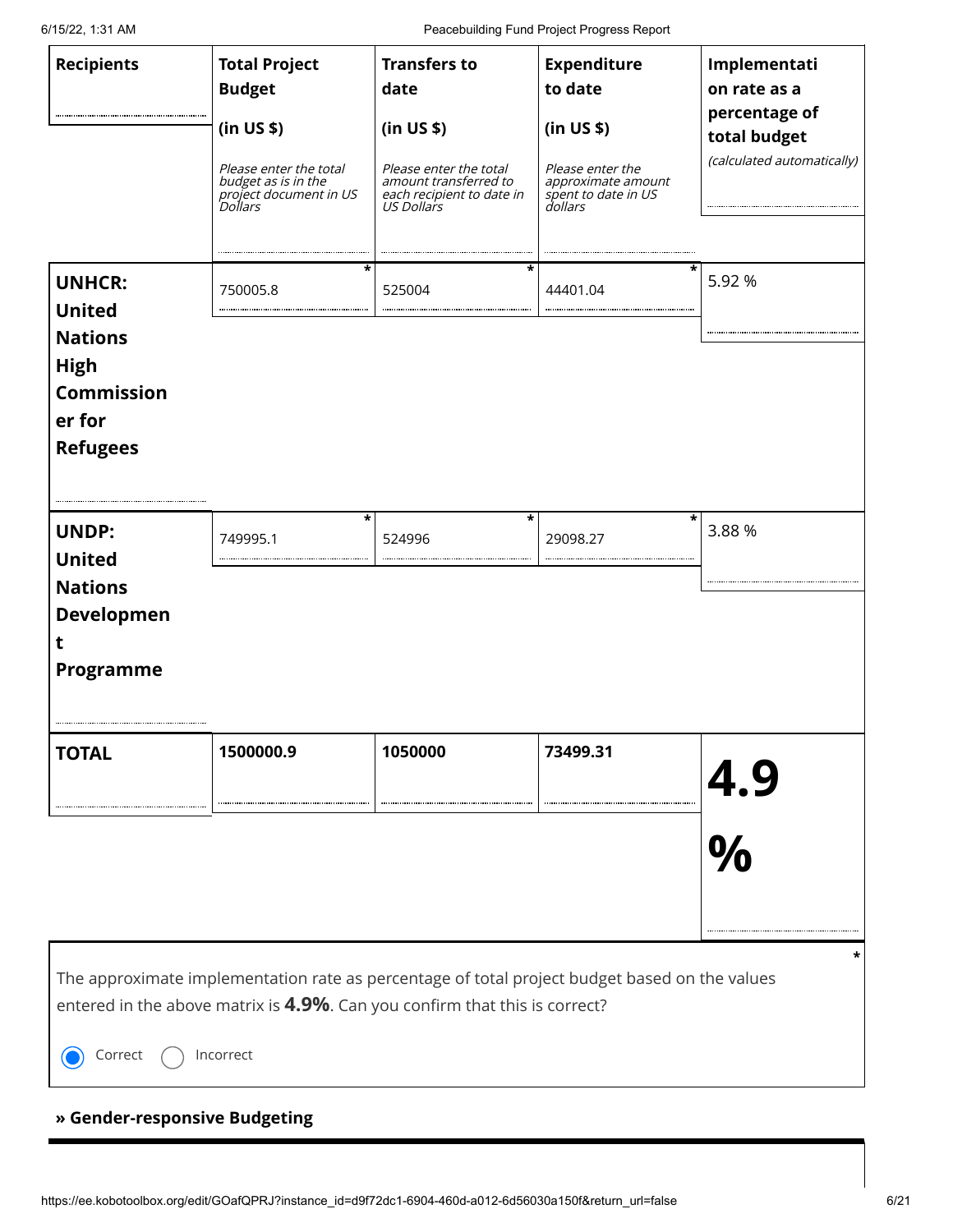| Indicate what <b>percentage (%)</b> of the budget contributes to gender equality or women's<br>empowerment (GEWE)?                                                                                                        |         |
|---------------------------------------------------------------------------------------------------------------------------------------------------------------------------------------------------------------------------|---------|
| 39.1                                                                                                                                                                                                                      |         |
| The dollar amount of the budget contributing to Gender Equality and Women's Empowerment (GEWE)<br>based on percentage entered above and total project budget is US \$ 586500.35. Can you confirm<br>that this is correct? | $\star$ |
| Correct<br>Incorrect                                                                                                                                                                                                      |         |
| Amount expended to date on efforts contributiong to gender equality or women's empowerment is<br><b>US \$ 28738.23.</b> Is this correct?                                                                                  | *       |
| Incorrect<br>Correct                                                                                                                                                                                                      |         |
| ATTACH PROJECT EXCEL BUDGET SHOWING CURRENT APPROXIMATE EXPENDITURE.<br>The templates for the budget are available here                                                                                                   | $\star$ |
| Semi-annual PBF YPI Project Financial report June 2022 UNHCR UNDP-23_30_27.xlsx                                                                                                                                           |         |

# **Project Markers**

| Please select the Gender Marker Associated with this project                                                                                                                       | * |
|------------------------------------------------------------------------------------------------------------------------------------------------------------------------------------|---|
| Score 1 for projects that contribute in some way to gender equality, but not significantly (less than 30% of the total<br>budget for GEWE)                                         |   |
| Score 2 for projects that have gender equality as a significant objective and allocate between 30 and 79% of the total<br>project budget to GEWE                                   |   |
| Score 3 for projects that have gender equality as a principal objective and allocate at least 80% of the total project<br>budget to Gender Equality and Women's Empowerment (GEWE) |   |
| Please select the Risk Marker Associated with this project                                                                                                                         |   |
| Risk marker $0 =$ low risk to achieving outcomes                                                                                                                                   |   |
| Risk marker 1 = medium risk to achieving outcomes                                                                                                                                  |   |
| Risk marker $2 =$ high risk to achieving outcomes                                                                                                                                  |   |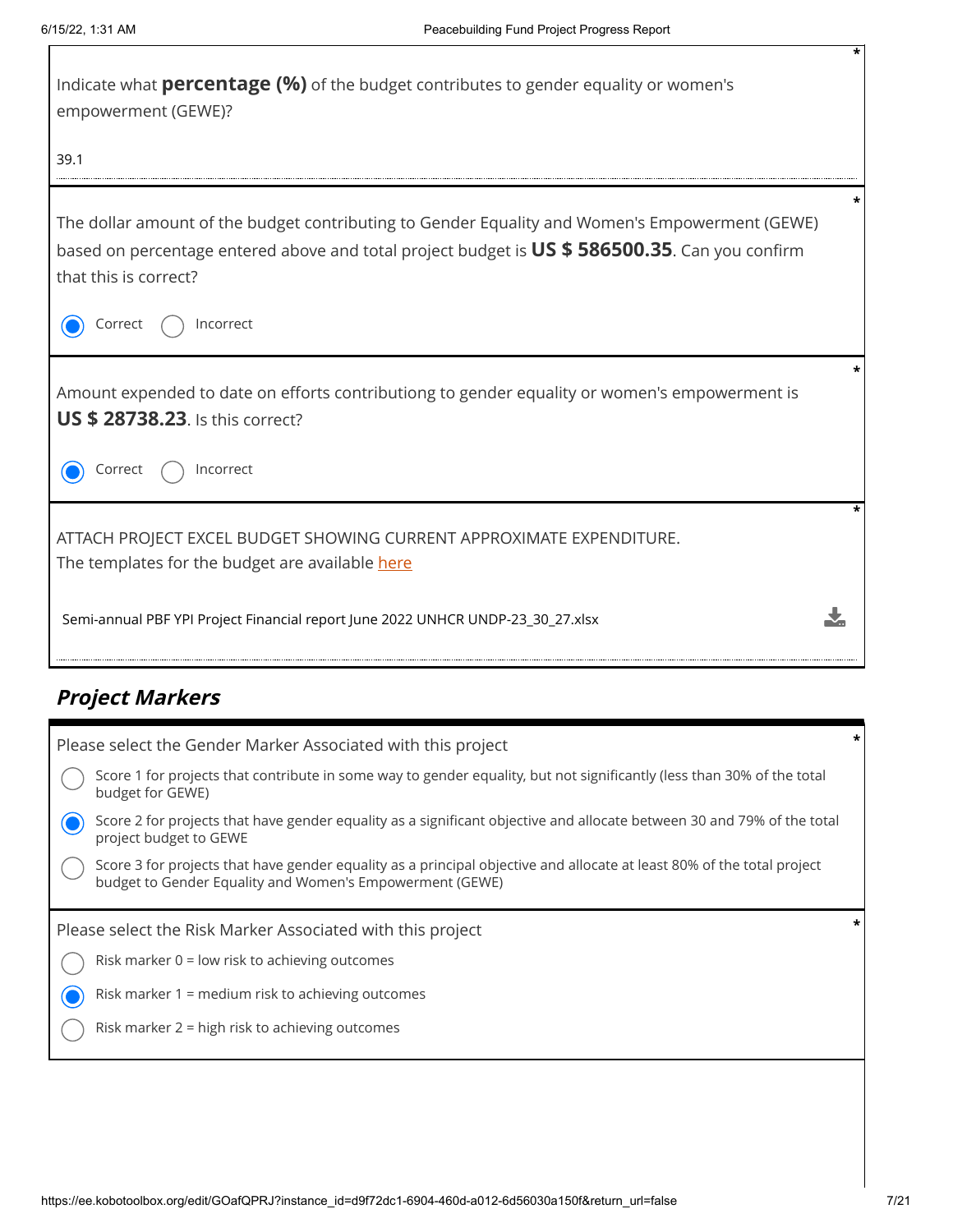| $\star$<br>Please select the PBF Focus Area associated with this project               |
|----------------------------------------------------------------------------------------|
| (1.1) Security Sector Reform                                                           |
| (1.2) Rule of Law                                                                      |
| (1.3) Demobilisation, Disarmament and Reintegration                                    |
| (1.4) Political Dialogue                                                               |
| (2.1) National reconciliation                                                          |
| (2.2) Democratic Governance                                                            |
| (2.3) Conflict prevention/management                                                   |
| (3.1) Employment                                                                       |
| (3.2) Equitable access to social services                                              |
| (4.1) Strengthening of essential national state capacity                               |
| (4.2) Extension of state authority/Local Administration                                |
| (4.3) Governance of peacebuilding resources (including PBF Secretariats)               |
| *<br>Is the project part of one or more PBF priority windows?<br>Select all that apply |
| Gender promotion initiative                                                            |
| Youth promotion initiative                                                             |
| Transition from UN or regional peacekeeping or special political missions              |
| Cross-border or regional project                                                       |
| None                                                                                   |

# **PART I: OVERALL PROJECT PROGRESS**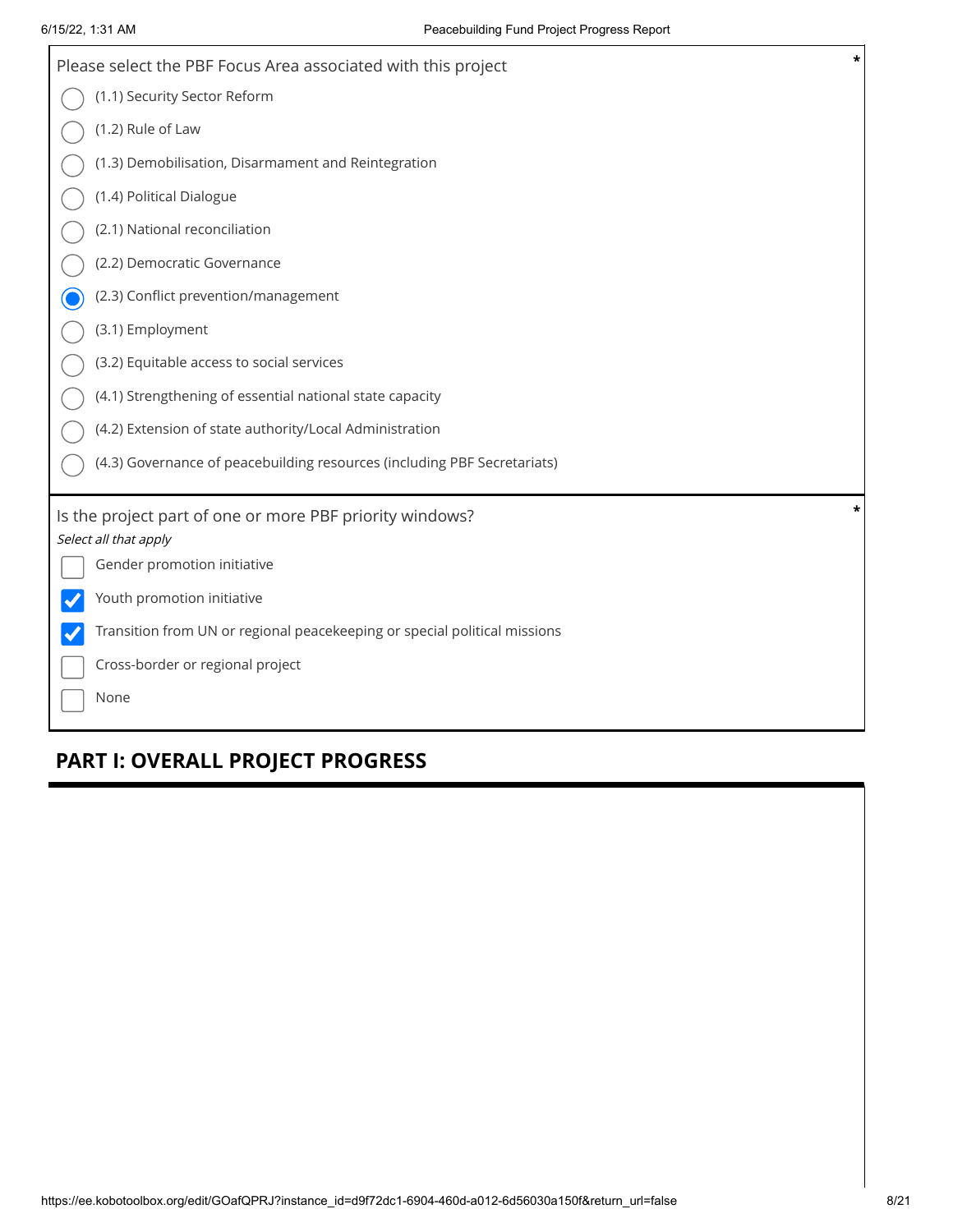NOTES FOR COMPLETING THE REPORT:

- Avoid acronyms and UN jargon, use general /common language.
- Report on what has been achieved in the reporting period, not what the project aims to do.
- **Be as concrete as possible. Avoid theoretical, vague or conceptual discourse.**
- Ensure the analysis and project progress assessment is gender and age sensitive.
- If relevant, please include any COVID-19 related considerations, adjustments and results and respond to section IV. **(This section is optional)**

Briefly outline the *status of the project* in terms of implementation cycle, including whether preliminary/preparatory activities have been completed (i.e. contracting of partners, staff recruitment, etc.)

Please limit your response to 1500 characters including spaces.

**The project commencement launch took place on 13 to 16 February 2022. Stakeholders were appraised of the project requirements and expected implementation modalities, government and youth led CSOs' role in the project. The launch was attended by senior leadership from both UNDP and UNHCR and included the PBF Secretariat. The project was well received by the stakeholders above. Major takeaways from the launch were a) stronger interagency & stakeholder coordination b) regular update on progress c) extensive conflict-sensitive targeting strategy d) inclusion of youth from all communities.**

**A targeting workshop was conducted in Zalingei in April, similar activity was planned for West Darfur but had to be postponed during to the outbreak of intercommunal violence in Kreinik and Geneina in April.** 

**Staff contracting has been completed for UNDP with a Peacebuilding Officer in each state and an M&E Analyst covering both states. A call for proposal was commissioned to select implementing partners and expected to be finalised this month.** 

**UNHCR is finalizing recruitment of two Protection Associates for both states, an Associate Durable Solutions Officer is expected to join the team early next month, and in the meantime a Durable Solutions Officer has already joined. Project Partnership Agreement has been signed in CD and under finalisation in WD.** 

**Selection of a national consultant to conduct Baseline Survey for the project is expected to be completed by 15 June 2022.**

Summarize the main structural, institutional or societal level change the project has contributed to. This is not anecdotal evidence or a list of individual outputs, but a description of progress made toward the main purpose of the project

FOR PROJECTS WITHIN SIX MONTHS OF COMPLETION ONLY; (1500 character limit) **Not applicable**

# **PART II: RESULT PROGRESS BY PROJECT OUTCOME**

**\***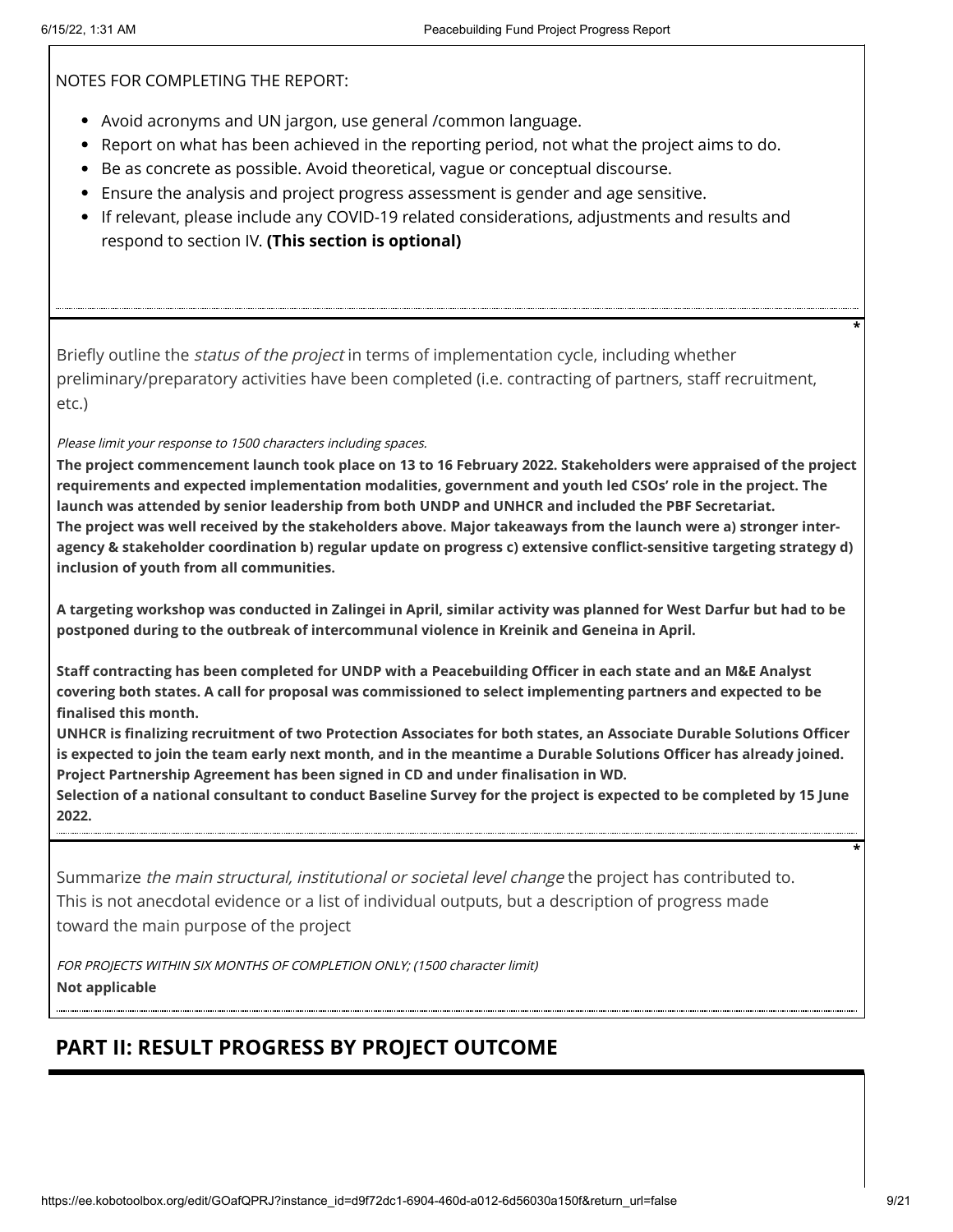$\Gamma$ 

| Describe overall progress under each Outcome made during the reporting period (for June reports:<br>January-June; for November reports: January-November; for final reports: full project duration).<br>Do not list individual activities. If the project is starting to make/has made a difference at the outcome<br>level, provide specific evidence for the progress (quantitative and qualitative) and explain how it<br>impacts the broader political and peacebuilding context.<br>• "On track" refers to the timely completion of outputs as indicated in the workplan.<br>"On track with peacebuilding results" refers to higher-level changes in the conflict or peace<br>factors that the project is meant to contribute to. These effects are more likely in mature<br>projects than in newer ones. |
|----------------------------------------------------------------------------------------------------------------------------------------------------------------------------------------------------------------------------------------------------------------------------------------------------------------------------------------------------------------------------------------------------------------------------------------------------------------------------------------------------------------------------------------------------------------------------------------------------------------------------------------------------------------------------------------------------------------------------------------------------------------------------------------------------------------|
| How many OUTCOMES does this project have                                                                                                                                                                                                                                                                                                                                                                                                                                                                                                                                                                                                                                                                                                                                                                       |
| 3<br>more than 8.<br>2<br>4<br>5<br>6<br>$7\overline{ }$<br>8<br>1                                                                                                                                                                                                                                                                                                                                                                                                                                                                                                                                                                                                                                                                                                                                             |
| Please write out the project outcomes as they are in the project results framework found in the project<br>document<br>Outcome 1:<br>Youth access to civic spaces in West and Central Darfur expanded by enhancing their capacity to develop and<br>disseminate digital content and Information, Education, and Communication (IEC) materials on issues related to<br>peace and conflict                                                                                                                                                                                                                                                                                                                                                                                                                       |
| Outcome 2:<br>Positive social and civic engagement by youth in their communities enhanced by youth-driven dialogues, micro-<br>projects, and leadership skills building that contribute to peaceful coexistence                                                                                                                                                                                                                                                                                                                                                                                                                                                                                                                                                                                                |
| Outcome 3:<br>Youth engagement in public policy spaces augmented through improved access to state, locality, and community-<br>level powerholders                                                                                                                                                                                                                                                                                                                                                                                                                                                                                                                                                                                                                                                              |
| <b>Outcome 1:</b><br>Youth access to civic spaces in West and Central Darfur expanded by enhancing their capacity<br>to develop and disseminate digital content and Information, Education, and Communication<br>(IEC) materials on issues related to peace and conflict                                                                                                                                                                                                                                                                                                                                                                                                                                                                                                                                       |
| Rate the current status of the outcome progress<br>3. On Track with evidence of peacebuilding results<br>1. Off Track<br>2. On Track                                                                                                                                                                                                                                                                                                                                                                                                                                                                                                                                                                                                                                                                           |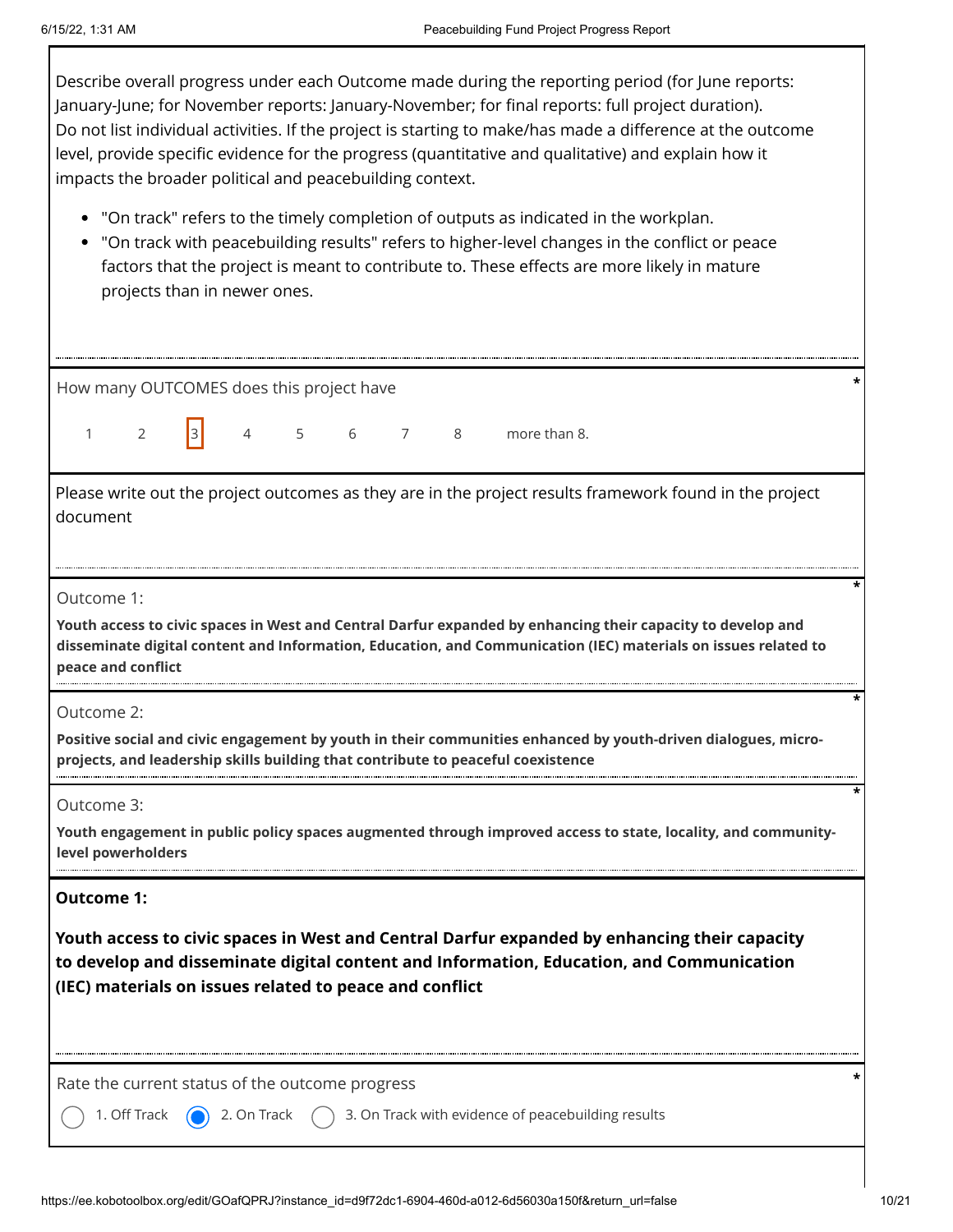#### Progress summary

Please limit your response to 3000 characters including spaces.

**A targeting workshop was organized by UNDP with support from the Central Darfur Department of Youth and Sports, Nomad Commissioner and UNHCR. A total of 42 youth (15 women; 27 men) from nomads, host and IDP communities participated. The participants acknowledged the importance of the YPI project objectives as it targets the most important segment of communities and could provide an effective platform to bring diverse youth groups together, enabling young people and their wider communities to recognize and understand the identities, narratives, and perspectives of those from disputing communities, thereby contributing to greater tolerance and reduced violence. In addition, a broad-based coalition of young people will be able to advocate for commonly identified aims instead of being driven apart by differences.**

**Capacity of youth in utilizing social media platforms was suggested to be improved. Youth expressed their willingness to work towards positive and effective utilization of social media platforms to manage diversity, promote peace messages and tackle hate speech which will contribute to social peace. It was suggested that the project activities should not only be limited to social media and sports, but should also include training courses, seminars, and awareness-raising campaigns.**

**During discussion on general criteria in selection of youth, it was agreed that confidence and self-esteem, motivation should be set as the key criteria. It was also suggested to revisit criteria related to age, increasing the age category given that marginalized communities such as IDPs camps and nomadic settlements were able to receive education at a later stage. An inclusive selection criteria was developed.** 

**A similar targeting workshop was planned for West Darfur in April but had to be postponed during to the outbreak of intercommunal violence in Kreneik and Geneina. With the security situation relatively stable, the workshop to be held in June.**

Indicate any additional analysis on how Gender Equality and Women's Empowerment and/or Youth Inclusion and Responsiveness has been ensured under this Outcome

Please limit your response to 1500 characters including spaces.

**This workshop was attended by 100% youths with 36% young women participation. It was agreed to have 50% representation of young women in selection of Youth Peace Ambassadors, considering unequal opportunities women face in Darfur in accessing education.**

#### **Outcome 2:**

**Positive social and civic engagement by youth in their communities enhanced by youth-driven dialogues, micro-projects, and leadership skills building that contribute to peaceful coexistence**

Rate the current status of the outcome progress **\***

1. Off Track  $\bigcirc$  2. On Track  $\bigcirc$  3. On Track with evidence of peacebuilding results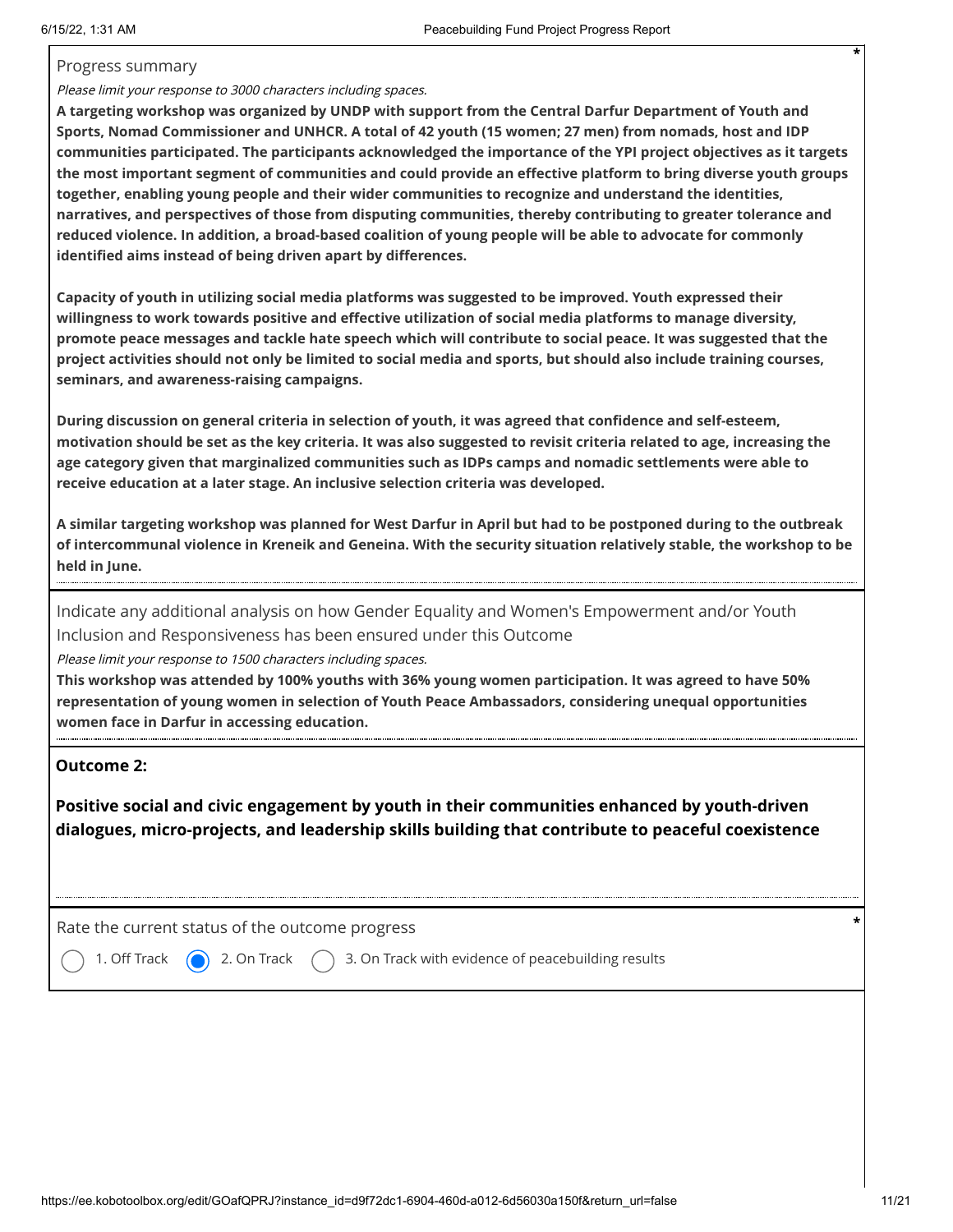#### Progress summary

Please limit your response to 3000 characters including spaces.

**This Outcome cannot commence without implementation of Output 1.1 under Outcome 1 since the young people who will be targeted by UNHCR under Outcome 2 for youth-led dialogues and microprojects will need to go through the UNDP-led peacebuilding/conflict resolution trainings.**

**UNHCR with support of HOPE in CD and UNDP have planned to conduct outreach activities, field visits to identified target locations and communities starting from 13 June 2022. It was emphasised by all actors that youth in rural areas need to be targeted through this project, especially since they face significant communication and networkrelated challenges.** 

**Requests for youth-focused livelihoods activities were made by stakeholders throughout the course of the project launch, in both West and Central Darfur. Thus, some of the interventions under this Outcome such as micro-projects can be reoriented to include livelihoods and income generation activities, as well as arts, culture, and sports. For example, the Wali (Governor) of Central Darfur suggested to consider rehabilitation of the local stadium in Zalingei town and to support with establishment of a local gym to promote peacebuilding initiatives through sports.**

Indicate any additional analysis on how Gender Equality and Women's Empowerment and/or Youth Inclusion and Responsiveness has been ensured under this Outcome

Please limit your response to 1500 characters including spaces.

**The project launch demonstrated for the need to develop a strategy on outreach to young women, particularly young nomadic women, which is a process that can be guided through the Gender Equality and Women's Empowerment (GEWE) components of the project.**

**The project will ensure inclusion of young women in the project, including nomadic young women, and working closely with women-led CSOs.**

#### **Outcome 3:**

**Youth engagement in public policy spaces augmented through improved access to state, locality, and community-level powerholders**

Rate the current status of the outcome progress **\***

1. Off Track  $\bigcirc$  2. On Track  $\bigcirc$  3. On Track with evidence of peacebuilding results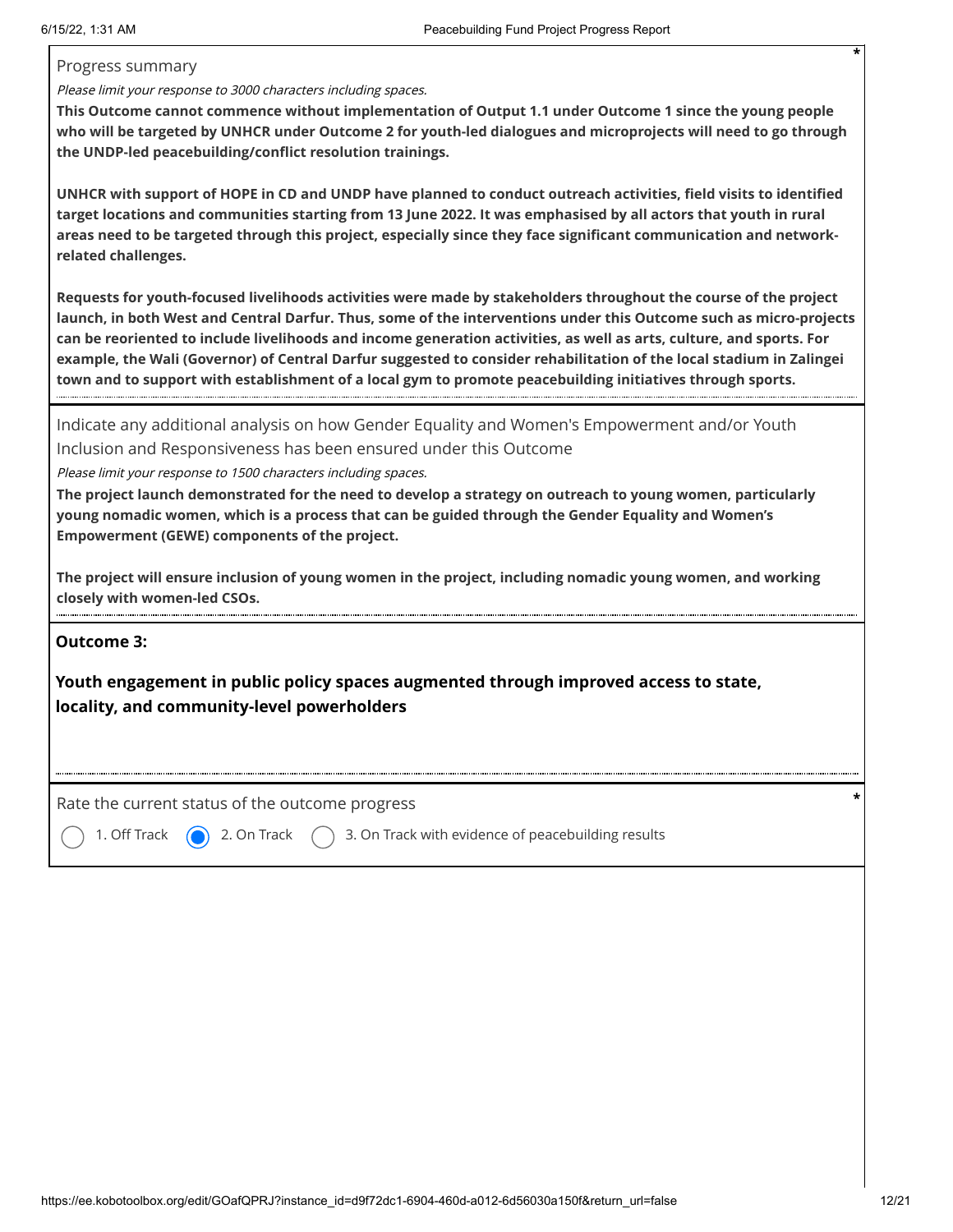#### Progress summary

Please limit your response to 3000 characters including spaces.

**Given the evolving political climate across Sudan, including Darfur states, recent major intercommunal violence in project target locations such as Kreinik and Geneina, high turnover of senior leadership of key government institutions and their minimal support for youth, approach to implement the activity related to internship programme is agreed to be changed in consultation with targeted youth/CSOs and identified implementing partner agencies. It is proposed to recruit and place the interns in I/NGOs/CSOs, including the project implementing partners, for mentoring and development of peacebuilding skills. A total of 32 young men and women will be chosen for this programme. The interns will be retained from 6 months up to 1 year in organizations.** 

**The proposed re-programming would still contribute to the desired outcome objective through engaging youth in public policy spaces, which are comprised of civil society as well. Through the internship programme in CSOs/NGOs, youth would be equipped with enhanced access to state, locality and community-level powerholders, also setting the tone for a productive, enriching and collaborative dialogue between youth, civil society actors, governments and humanitarian organizations, addressing issues such as citizen participation, social development and durable solutions towards peacebuilding.**

Indicate any additional analysis on how Gender Equality and Women's Empowerment and/or Youth Inclusion and Responsiveness has been ensured under this Outcome

Please limit your response to 1500 characters including spaces.

**Half of the interns selected will be young women as well as youth from marginalized background, such as nomadic young men, will also be prioritised. With more young women in such placements, the activity aims to contribute to women's empowerment through their access to policy makers.**

# **INDICATOR BASED PERFORMANCE ASSESSMENT**

Using the Project Results Framework as per the approved project document or any amendmentsprovide an update on the achievement of key indicators at the **outcome** level in the table below

- If an outcome has more than 3 indicators , select the 3 most relevant ones with most relevant progress to highlight.
- Where it has not been possible to collect data on indicators, state this and provide any explanation. Provide gender and age disaggregated data. (300 characters max per entry)

**» Outcome 1: Youth access to civic spaces in West and Central Darfur expanded by enhancing their capacity to develop and disseminate digital content and Information, Education, and Communication (IEC) materials on issues related to peace and conflict**

| Outcome | Perform   | Indicator       | End of    | Indicator | Current   | Reasons  |
|---------|-----------|-----------------|-----------|-----------|-----------|----------|
|         | ance      | <b>Baseline</b> | Project   | Mileston  | Indicator | for      |
|         | Indicator |                 | Indicator | e         | progress  | Variance |
|         |           |                 | Target    |           |           | Delay    |
|         |           |                 |           |           |           | (if any) |
|         |           |                 |           |           |           |          |
|         |           |                 |           |           |           |          |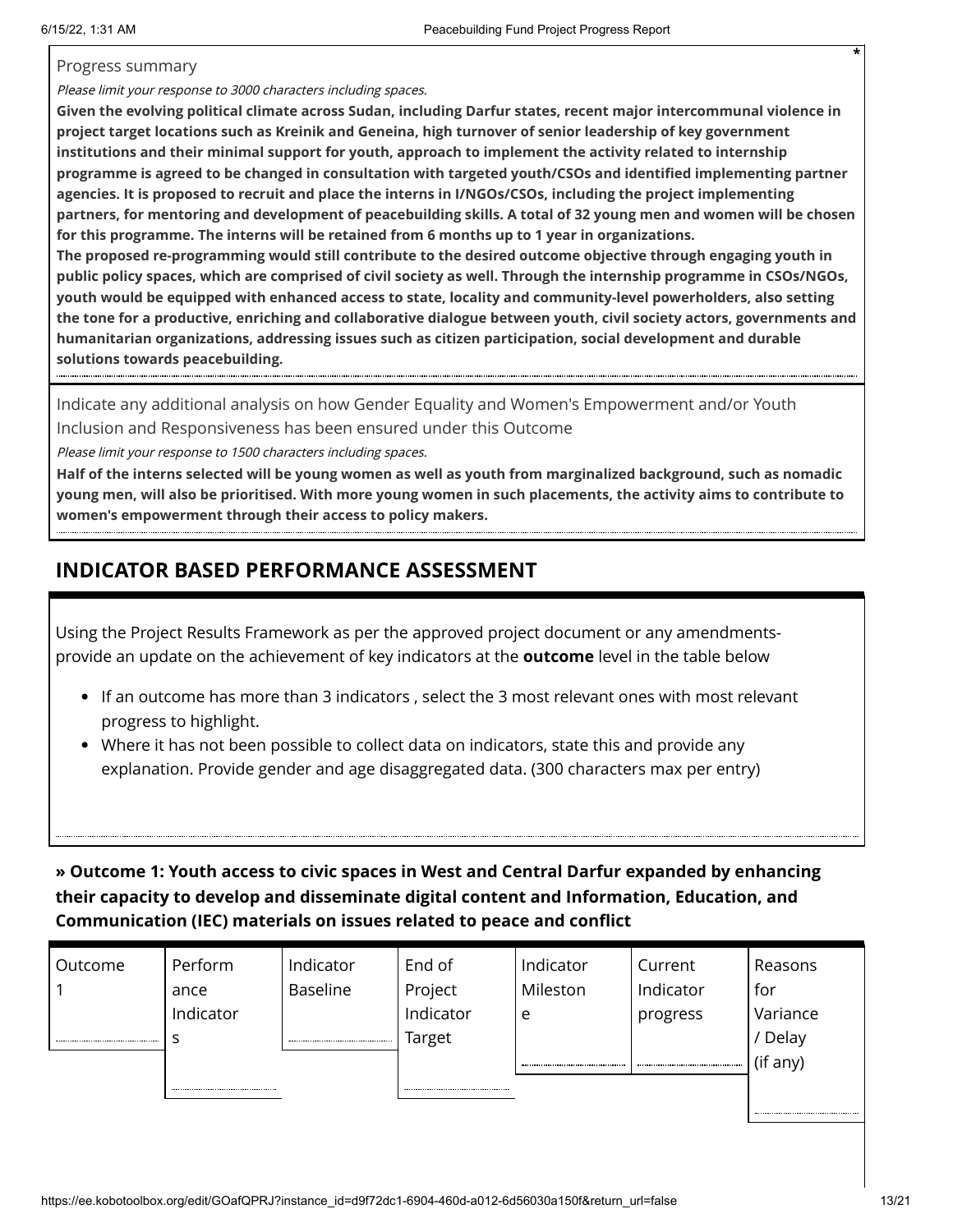| 1.1 | % of youth<br>(disaggregated<br>by community<br>& sex) in<br>target areas<br>reporting<br>improved<br>access to civic<br>spaces for<br>peacebuilding                                                              | <b>TBD</b> | <b>TBD</b> | <b>TBD</b> | <b>Baseline</b><br>process<br>ongoing | The project<br>sites of El<br><b>Geneina and</b><br><b>Kerenik</b><br>experienced<br>intercommunal<br>conflicts<br>which led to<br>severe loss of<br>life and the<br>evacuation of<br>staff.     |
|-----|-------------------------------------------------------------------------------------------------------------------------------------------------------------------------------------------------------------------|------------|------------|------------|---------------------------------------|--------------------------------------------------------------------------------------------------------------------------------------------------------------------------------------------------|
| 1.2 | % of youth<br>(disaggregated<br>by community<br>and sex) in<br>target areas<br>reporting<br>increased<br>capacity to<br>produce &<br>disseminate<br>digital and low<br>literacy level<br>peacebuilding<br>content | <b>TBD</b> | <b>TBD</b> | <b>TBD</b> | <b>Baseline</b><br>process<br>ongoing | The project<br>sites of El<br><b>Geneina and</b><br><b>Kerenik</b><br>experienced<br>intercommunal<br>conflicts<br>which led to<br>severe loss of<br>life and the<br>evacuation of<br>staff.<br> |
| 1.3 | % of youth<br>(disaggregated<br>by community<br>& sex) in<br>target areas<br>reporting<br>improved<br>peaceful<br>coexistence                                                                                     | <b>TBD</b> | <b>TBD</b> | <b>TBD</b> | <b>Baseline</b><br>process<br>ongoing | The project<br>sites of El<br>Geneina and<br><b>Kerenik</b><br>experienced<br>intercommunal<br>conflicts<br>which led to<br>severe loss of<br>life and the<br>evacuation of<br>staff.            |

**» Outcome 2: Positive social and civic engagement by youth in their communities enhanced by youth-driven dialogues, micro-projects, and leadership skills building that contribute to peaceful coexistence**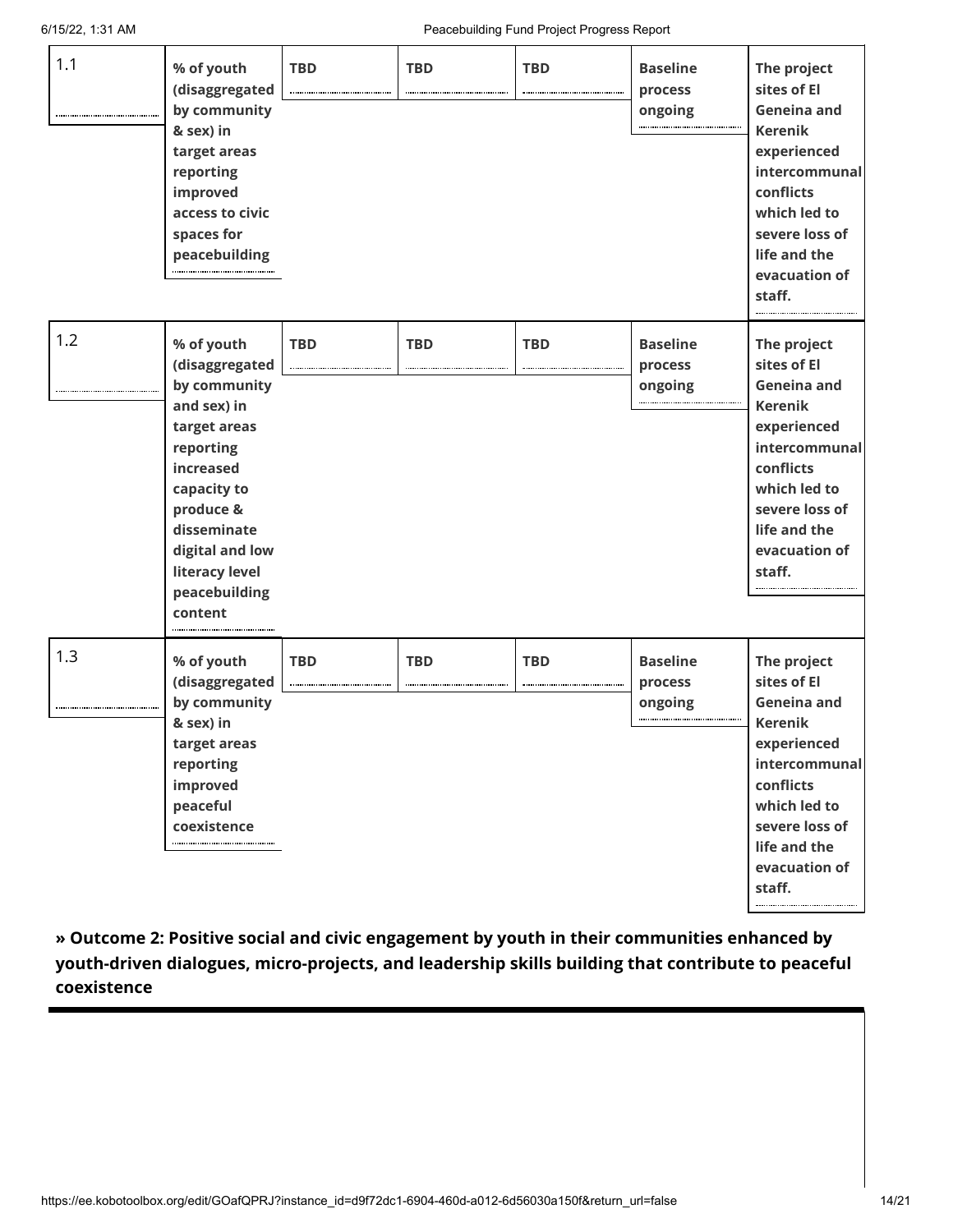6/15/22, 1:31 AM Peacebuilding Fund Project Progress Report

| Indicator<br>Indicator<br>progress<br>e<br><b>Target</b><br>S                                                                                                                                                                                                                                                       | Variance<br>/ Delay<br>(if any)                                                                                                                                                                                                                                                                                                                                                                                                                                                                                                                             |
|---------------------------------------------------------------------------------------------------------------------------------------------------------------------------------------------------------------------------------------------------------------------------------------------------------------------|-------------------------------------------------------------------------------------------------------------------------------------------------------------------------------------------------------------------------------------------------------------------------------------------------------------------------------------------------------------------------------------------------------------------------------------------------------------------------------------------------------------------------------------------------------------|
| 2.1<br>% of<br><b>TBD</b><br><b>TBD</b><br><b>TBD</b><br><b>Baseline</b><br>community<br>process<br>--------------------------------<br>members<br>ongoing<br>(disaggregated<br>by<br>community,<br>age & sex) in<br>target areas<br>who state that<br>youth<br>contribute<br>positively to<br>their<br>communities | The project<br>sites of El<br><b>Geneina and</b><br><b>Kerenik</b><br>experienced<br>intercommunal<br>conflicts<br>which led to<br>severe loss of<br>life and the<br>evacuation of<br>staff.<br><b>This Outcome</b><br>cannot<br>commence<br>without<br>implementation<br>of Output 1.1,<br>since the<br>young people<br>who will be<br>targeted by<br><b>UNHCR under</b><br><b>Outcome 2 for</b><br>youth-led<br>dialogues and<br>microprojects<br>will need to go<br>through the<br><b>UNDP-led</b><br>peacebuilding/conflict<br>resolution<br>trainings. |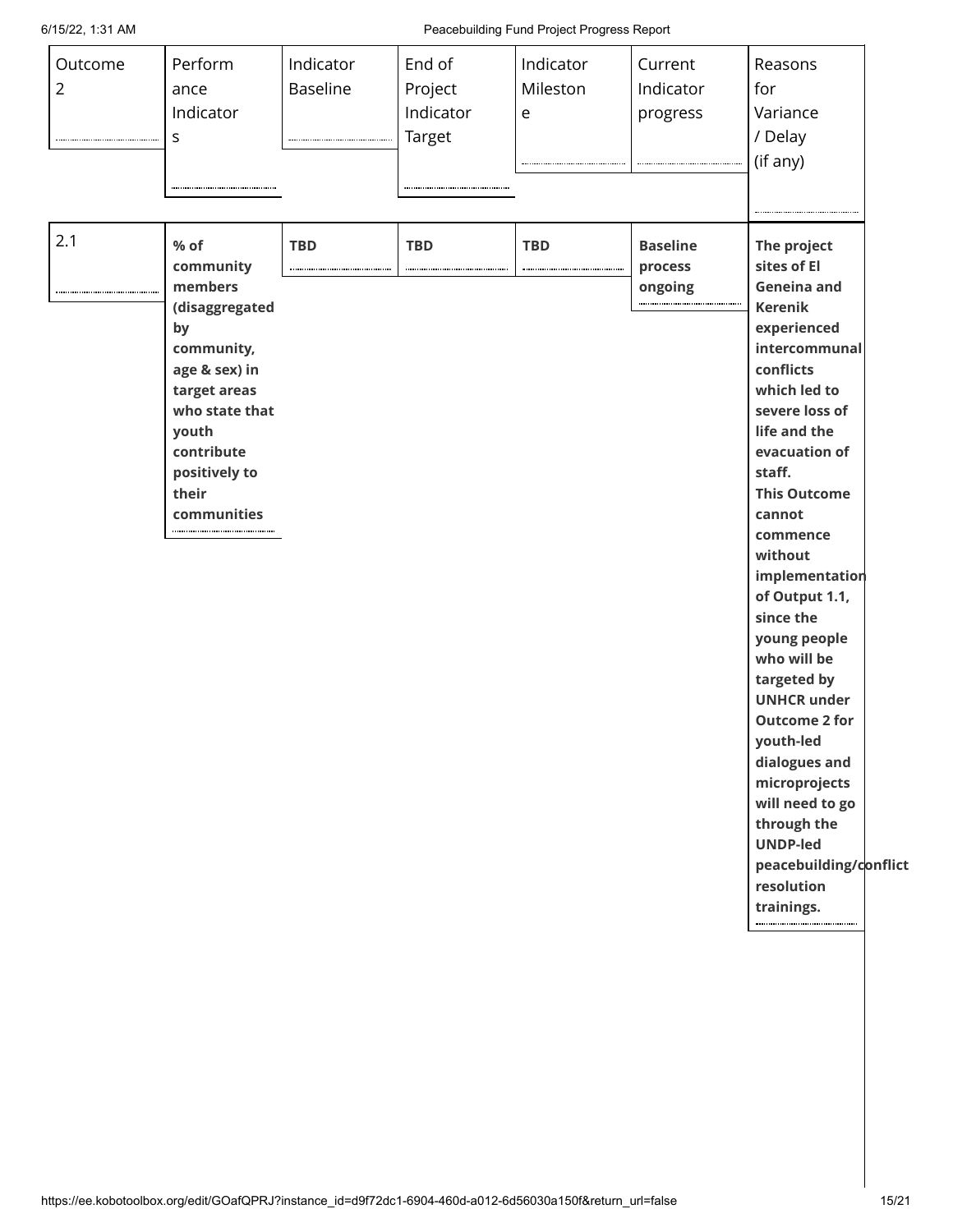| 2.2 | % of youth     | <b>TBD</b> | <b>TBD</b> | <b>TBD</b> | <b>Baseline</b> | The project            |  |
|-----|----------------|------------|------------|------------|-----------------|------------------------|--|
|     | (disaggregated |            |            |            | process         | sites of El            |  |
|     | by community   |            |            |            | ongoing         | <b>Geneina and</b>     |  |
|     | & sex) in      |            |            |            |                 | <b>Kerenik</b>         |  |
|     | target areas   |            |            |            |                 | experienced            |  |
|     | who believe    |            |            |            |                 | intercommunal          |  |
|     | they have      |            |            |            |                 | conflicts              |  |
|     | improved       |            |            |            |                 | which led to           |  |
|     | relationships  |            |            |            |                 | severe loss of         |  |
|     | with youth     |            |            |            |                 | life and the           |  |
|     | from disputing |            |            |            |                 | evacuation of          |  |
|     | communities    |            |            |            |                 | staff.                 |  |
|     |                |            |            |            |                 | <b>This Outcome</b>    |  |
|     |                |            |            |            |                 | cannot                 |  |
|     |                |            |            |            |                 | commence               |  |
|     |                |            |            |            |                 | without                |  |
|     |                |            |            |            |                 | implementation         |  |
|     |                |            |            |            |                 | of Output 1.1,         |  |
|     |                |            |            |            |                 | since the              |  |
|     |                |            |            |            |                 | young people           |  |
|     |                |            |            |            |                 | who will be            |  |
|     |                |            |            |            |                 | targeted by            |  |
|     |                |            |            |            |                 | <b>UNHCR under</b>     |  |
|     |                |            |            |            |                 | <b>Outcome 2 for</b>   |  |
|     |                |            |            |            |                 | youth-led              |  |
|     |                |            |            |            |                 | dialogues and          |  |
|     |                |            |            |            |                 | microprojects          |  |
|     |                |            |            |            |                 | will need to go        |  |
|     |                |            |            |            |                 | through the            |  |
|     |                |            |            |            |                 | <b>UNDP-led</b>        |  |
|     |                |            |            |            |                 | peacebuilding/conflict |  |
|     |                |            |            |            |                 | resolution             |  |
|     |                |            |            |            |                 | trainings.             |  |
| 2.3 |                |            |            |            |                 |                        |  |
|     |                |            |            |            |                 |                        |  |

## **» Outcome 3: Youth engagement in public policy spaces augmented through improved access to state, locality, and community-level powerholders**

| Outcome | Perform   | Indicator       | End of    | Indicator | Current   | Reasons  |
|---------|-----------|-----------------|-----------|-----------|-----------|----------|
|         | ance      | <b>Baseline</b> | Project   | Mileston  | Indicator | for      |
|         | Indicator |                 | Indicator | e         | progress  | Variance |
|         |           |                 | Target    |           |           | Delay    |
|         |           |                 |           |           |           | (if any) |
|         |           |                 |           |           |           |          |
|         |           |                 |           |           |           |          |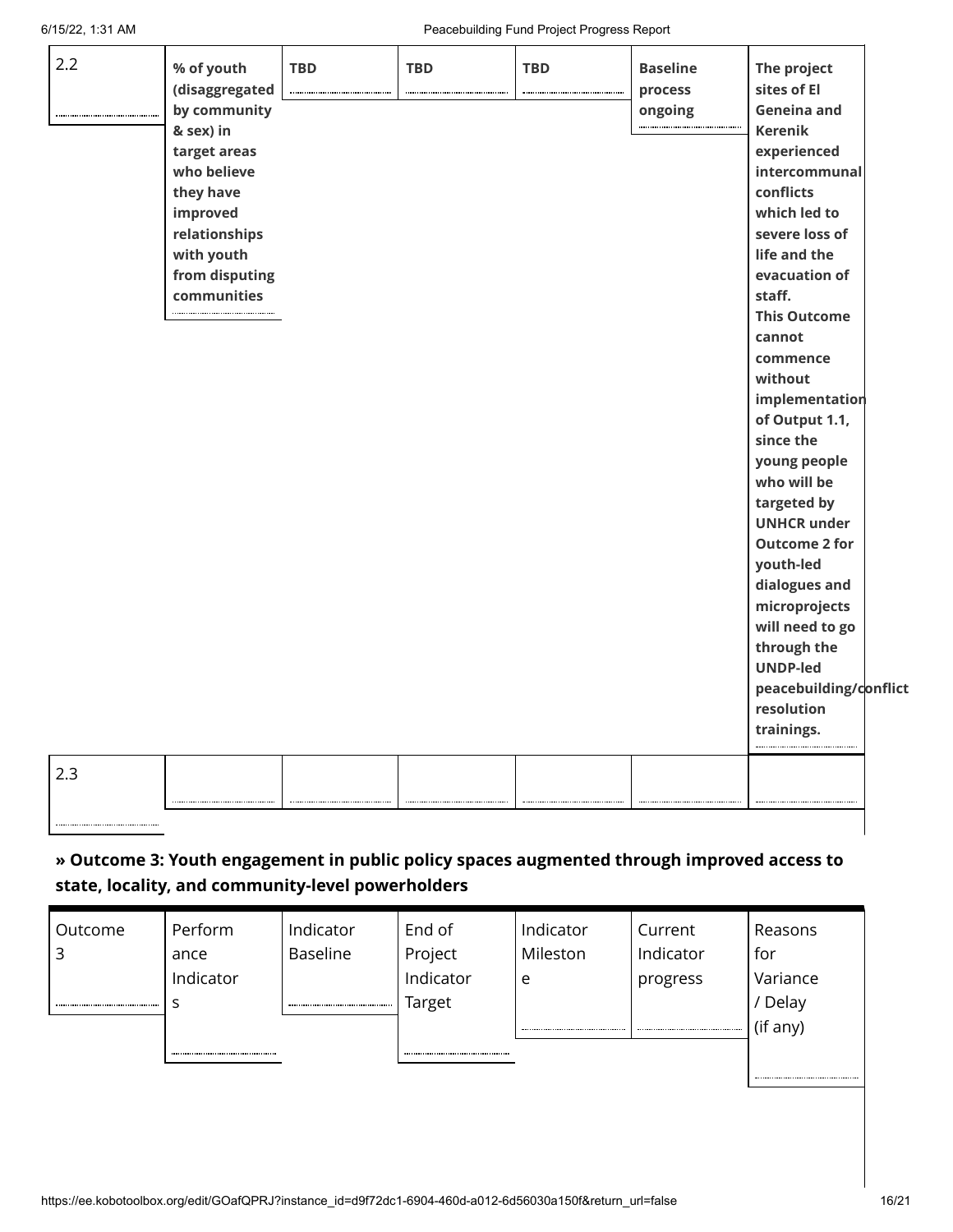| 3.1        | % of youth<br>(disaggregated<br>by community<br>& sex) in<br>target<br><b>locations</b><br>reporting<br>increased<br>access to<br>state, locality,<br>and<br>community<br>level<br>powerholders | <b>TBD</b> | <b>TBD</b> | <b>TBD</b> | <b>Baseline</b><br>process<br>ongoing | The project<br>sites of El<br>Geneina and<br><b>Kerenik</b><br>experienced<br>intercommunal<br>conflicts<br>which led to<br>severe loss of<br>life and the<br>evacuation of<br>staff.        |
|------------|-------------------------------------------------------------------------------------------------------------------------------------------------------------------------------------------------|------------|------------|------------|---------------------------------------|----------------------------------------------------------------------------------------------------------------------------------------------------------------------------------------------|
| 3.2<br>3.3 | % of youth<br>(disaggregated<br>by community<br>& sex) in<br>target<br>locations who<br>report<br>increased<br>engagement<br>in public<br>policy spaces                                         | <b>TBD</b> | <b>TBD</b> | <b>TBD</b> | <b>Baseline</b><br>process<br>ongoing | The project<br>sites of El<br><b>Geneina and</b><br><b>Kerenik</b><br>experienced<br>intercommunal<br>conflicts<br>which led to<br>severe loss of<br>life and the<br>evacuation of<br>staff. |

**PART III: Cross-Cutting Issues**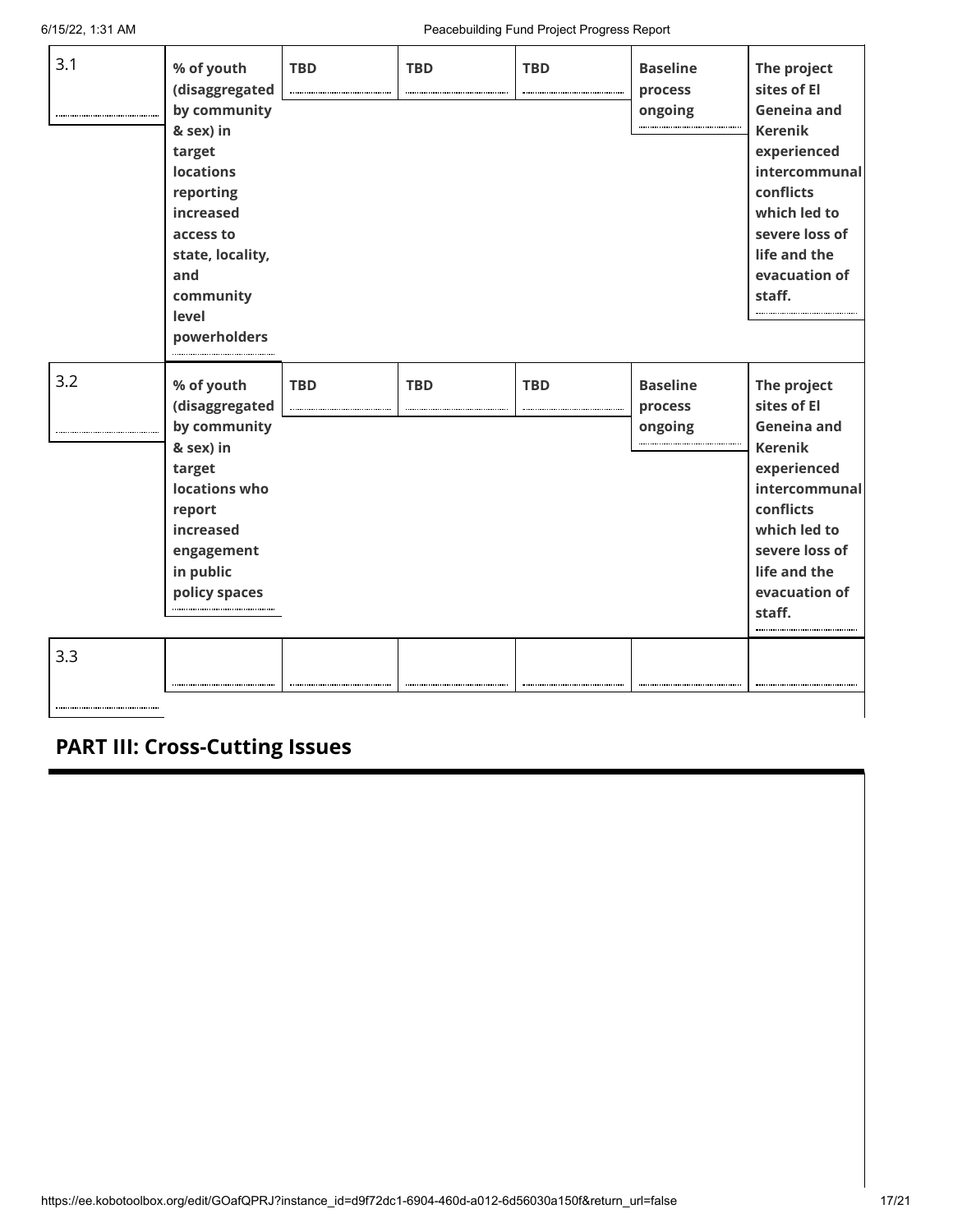Please indicate any significant project-related events anticipated in the next six months, i.e. national dialogues, youth congresses, film screenings, etc. Please limit your response to 3000 characters including spaces. **• Baseline survey in all target localities • Targeting workshop in Geneina to determine the election criteria for the youth in participation with young men and women of Geneina and Kreinik localities • Outreach activities in the project target communities • Creating a network of Youth Peace Ambassadors and youth-led CSOs • Supporting youth to develop digital content and disseminate content on social media (Facebook, WhatsApp, Instagram, Tiktok and Twitter) • Develop a dedicated website and/or Cloud-based platform • Youth-led dialogues (a network of Youth Peace Ambassadors) with target communities on key conflict drivers, and how to best address these conflict drivers through non-violent means** In a few sentences, explain whether the project has had a positive human impact. May include

anecdotal stories about the project's positive effect on the people's lives. Include direct quotes where possible or weblinks to strategic communications pieces.

This is an optional question. You may leave it unanswered if not relevant(2000 character limit) **None, the project has just commenced. To be reported in the next reporting period.**

You can also upload upto 3 files in various formats (picture files, powerpoint, pdf, video, etc..) to illustrate the human impact of the project **OPTIONAL**

File 1

#### **OPTIONAL**

Click here to upload file. (< 5MB)

File 2

#### **OPTIONAL**

Click here to upload file. (< 5MB)

### File 3

**OPTIONAL**

Click here to upload file. (< 5MB)

You can also add upto 3 links to online resources which illustrate the human impact of the project **OPTIONAL**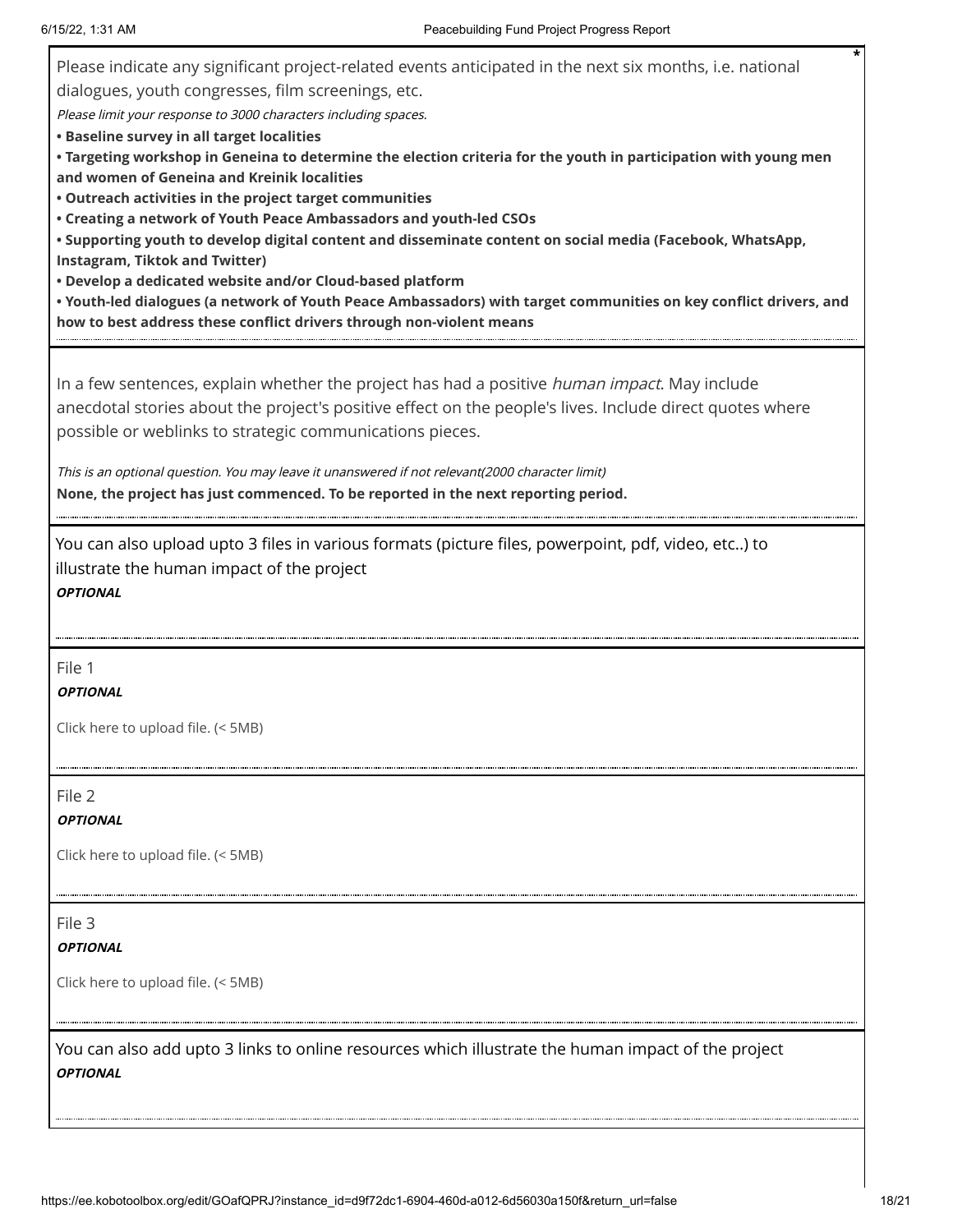| Link 1<br><i>OPTIONAL</i> |  |
|---------------------------|--|
| Link 2<br><i>OPTIONAL</i> |  |
| Link 3<br><b>OPTIONAL</b> |  |

### **» Monitoring**

| Please list monitoring activities undertaken in the reporting period<br>Please limit your response to 1000 characters including spaces.<br>A workshop was held to determine the selection criteria for the youth and this was led by the youth | $\star$ |
|------------------------------------------------------------------------------------------------------------------------------------------------------------------------------------------------------------------------------------------------|---------|
| Do outcome indicators have baselines?<br>If only some of the outcome indicators have baselines, select 'yes'<br>ves<br>no                                                                                                                      | $\star$ |
| Has the project launched perception surveys or other community-based data collection?<br>ves<br>no                                                                                                                                             |         |

### **» Evaluation**

| Has an evaluation been conducted during the reporting period?<br>ves<br>no                                                                                               |  |
|--------------------------------------------------------------------------------------------------------------------------------------------------------------------------|--|
| Evaluation budget (in USD):<br>31500                                                                                                                                     |  |
| If project will end in next six months, describe the evaluation preparations<br>Please limit your response to 3000 characters including spaces.<br><b>Not applicable</b> |  |

## **» Catalytic Effect**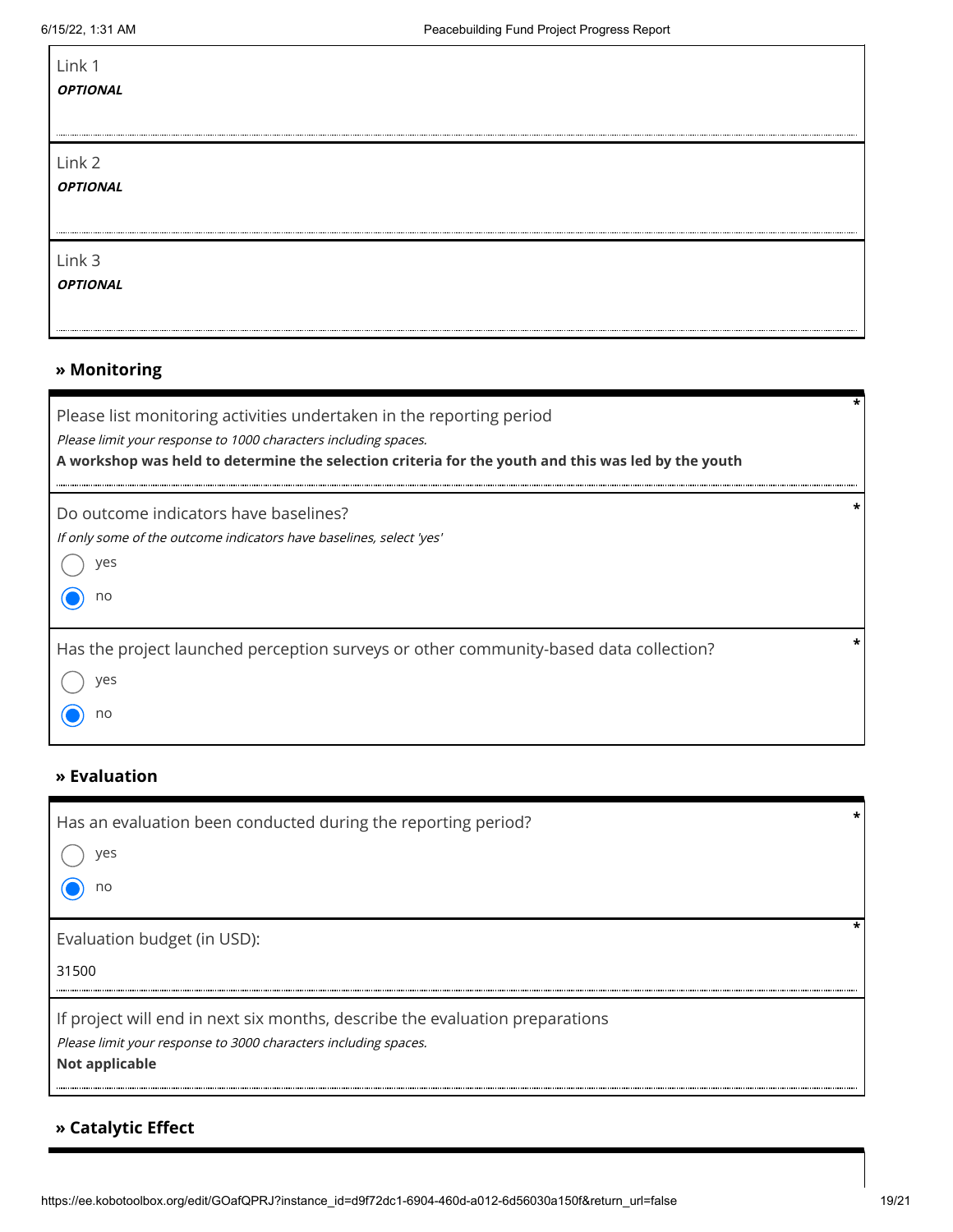| Catalytic Effect (financial): Has the project led to additional funding from other sources?<br>yes<br>no                                                                                                                                                                               | $\star$ |
|----------------------------------------------------------------------------------------------------------------------------------------------------------------------------------------------------------------------------------------------------------------------------------------|---------|
| Catalytic Effect (non-financial): Has the project enabled or created a larger or longer-term<br>peacebuilding change to occur?<br>No catalytic effect<br>Some catalytic effect<br>Significant catalytic effect<br>Very Significant catalytic effect<br>Don't Know<br>Too early to tell | $\star$ |

## **PART IV: COVID-19**

Please respond to these questions if the project underwent any monetary or non-monetary adjustments due to the COVID-19 pandemic.

This section is optional. You can leave it blank if not relevant

Monetary adjustments:

Please indicate the total amount in USD of adjustments due to COVID-19:

Non-monetary adjustments: Please indicate any adjustments to the project which did not have any financial implications:

Please limit your response to 3000 characters including spaces.